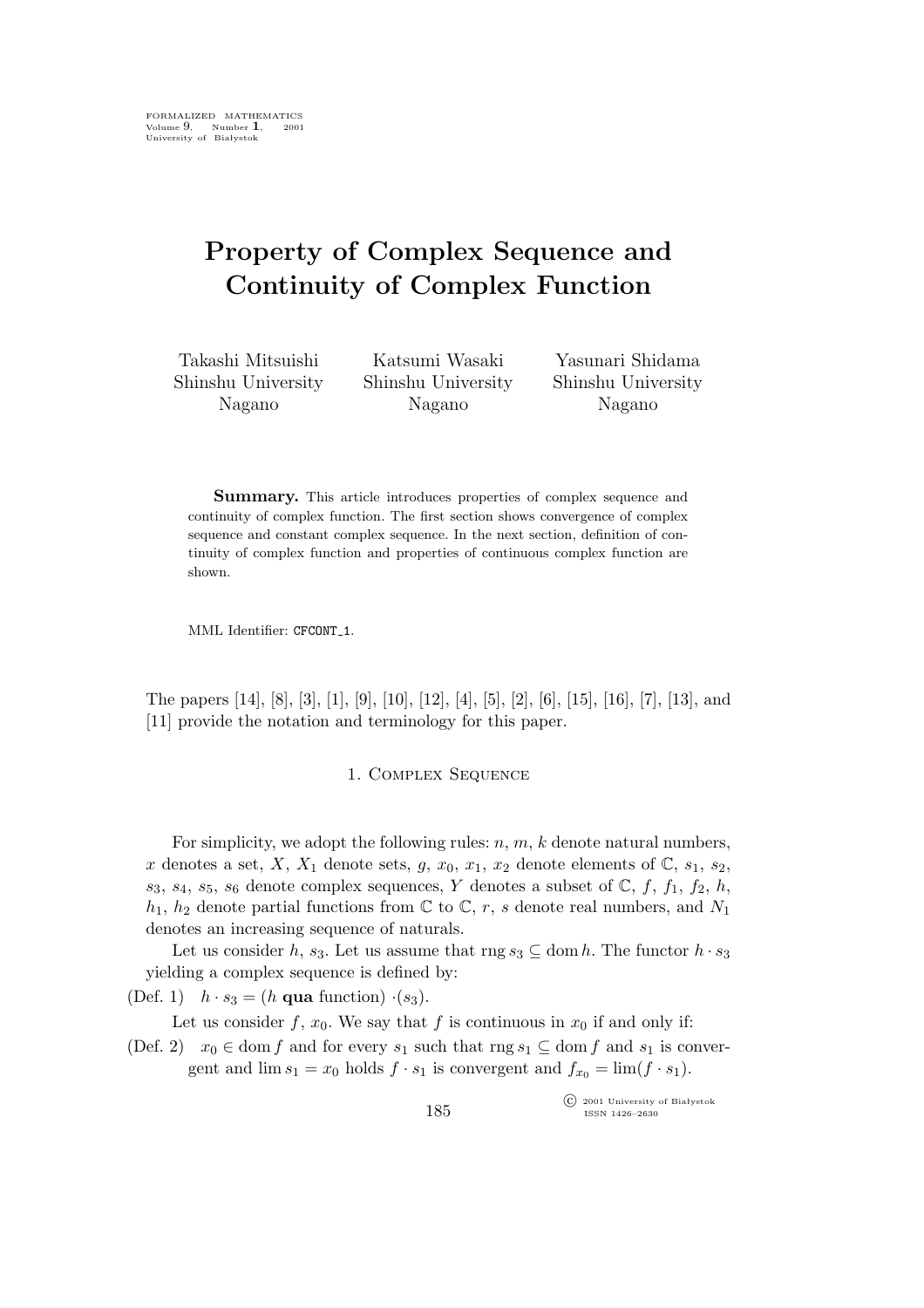One can prove the following propositions:

$$
(2)^1
$$
  $s_4 = s_5 - s_6$  iff for every *n* holds  $s_4(n) = s_5(n) - s_6(n)$ .

- $(3)$  rng $(s_3 \uparrow n) \subseteq \text{rng } s_3$ .
- (4) If  $\text{rng } s_3 \subseteq \text{dom } f$ , then  $s_3(n) \in \text{dom } f$ .
- (5)  $x \in \text{rng } s_3$  iff there exists n such that  $x = s_3(n)$ .
- $(6)$  *s*<sub>3</sub> $(n)$  ∈ rng *s*<sub>3</sub>.
- (7) If  $s_4$  is a subsequence of  $s_3$ , then rng  $s_4 \nsubseteq \text{rng } s_3$ .
- (8) If  $s_4$  is a subsequence of  $s_3$  and  $s_3$  is non-zero, then  $s_4$  is non-zero.
- (9)  $(s_4 + s_5) N_1 = s_4 N_1 + s_5 N_1$  and  $(s_4 s_5) N_1 = s_4 N_1 s_5 N_1$  and  $(s_4 s_5) N_1 = s_4 N_1 (s_5 N_1).$
- (10)  $(g s_3) N_1 = g (s_3 N_1).$
- (11)  $(-s_3) N_1 = -s_3 N_1$  and  $|s_3| \cdot N_1 = |s_3 N_1|$ .
- $(12)$   $(s_3 N_1)^{-1} = s_3^{-1} N_1.$
- (13)  $(s_4/s_3) N_1 = (s_4 N_1)/(s_3 N_1).$
- (14) If for every *n* holds  $s_3(n) \in Y$ , then rng  $s_3 \subset Y$ .
- (15) If rng  $s_3 \subseteq \text{dom } h$ , then  $h \cdot s_3 = (h \text{ qua function}) \cdot (s_3)$ .
- (16) If  $\text{rng } s_3 \subseteq \text{dom } f, \text{ then } (f \cdot s_3)(n) = f_{s_3(n)}$ .
- (17) If  $\text{rng } s_3 \subseteq \text{dom } f$ , then  $(f \cdot s_3) \uparrow n = f \cdot (s_3 \uparrow n)$ .
- (18) If  $\text{rng } s_3 \subseteq \text{dom } h_1 \cap \text{dom } h_2$ , then  $(h_1 + h_2) \cdot s_3 = h_1 \cdot s_3 + h_2 \cdot s_3$  and  $(h_1 - h_2) \cdot s_3 = h_1 \cdot s_3 - h_2 \cdot s_3$  and  $(h_1 h_2) \cdot s_3 = (h_1 \cdot s_3) (h_2 \cdot s_3)$ .
- (19) If  $\text{rng } s_3 \subseteq \text{dom } h, \text{ then } (gh) \cdot s_3 = g (h \cdot s_3).$
- (20) If rng  $s_3 \subseteq \text{dom } h$ , then  $-h \cdot s_3 = (-h) \cdot s_3$ .
- (21) If  $\text{rng } s_3 \subseteq \text{dom}(\frac{1}{h})$ , then  $h \cdot s_3$  is non-zero.
- (22) If  $\text{rng } s_3 \subseteq \text{dom}(\frac{1}{h}), \text{ then } \frac{1}{h} \cdot s_3 = (h \cdot s_3)^{-1}.$
- (23) If  $\text{rng } s_3 \subseteq \text{dom } h$ , then  $\Re((h \cdot s_3) N_1) = \Re(h \cdot (s_3 N_1)).$
- (24) If rng  $s_3$  ⊂ dom h, then  $\Im((h \cdot s_3) N_1) = \Im(h \cdot (s_3 N_1)).$
- (25) If  $\text{rng } s_3 \subseteq \text{dom } h, \text{ then } (h \cdot s_3) N_1 = h \cdot (s_3 N_1).$
- (26) If rng  $s_4 \subseteq$  dom h and  $s_5$  is a subsequence of  $s_4$ , then  $h \cdot s_5$  is a subsequence of  $h \cdot s_4$ .
- (27) If h is total, then  $(h \cdot s_3)(n) = h_{s_3(n)}$ .
- (28) If h is total, then  $h \cdot (s_3 \uparrow n) = (h \cdot s_3) \uparrow n$ .
- (29) If  $h_1$  is total and  $h_2$  is total, then  $(h_1 + h_2) \cdot s_3 = h_1 \cdot s_3 + h_2 \cdot s_3$  and  $(h_1 - h_2) \cdot s_3 = h_1 \cdot s_3 - h_2 \cdot s_3$  and  $(h_1 h_2) \cdot s_3 = (h_1 \cdot s_3) (h_2 \cdot s_3)$ .
- (30) If h is total, then  $(g h) \cdot s_3 = g (h \cdot s_3)$ .
- (31) If  $\text{rng } s_3 \subseteq \text{dom}(h \upharpoonright X)$ , then  $(h \upharpoonright X) \cdot s_3 = h \cdot s_3$ .

<sup>&</sup>lt;sup>1</sup>The proposition  $(1)$  has been removed.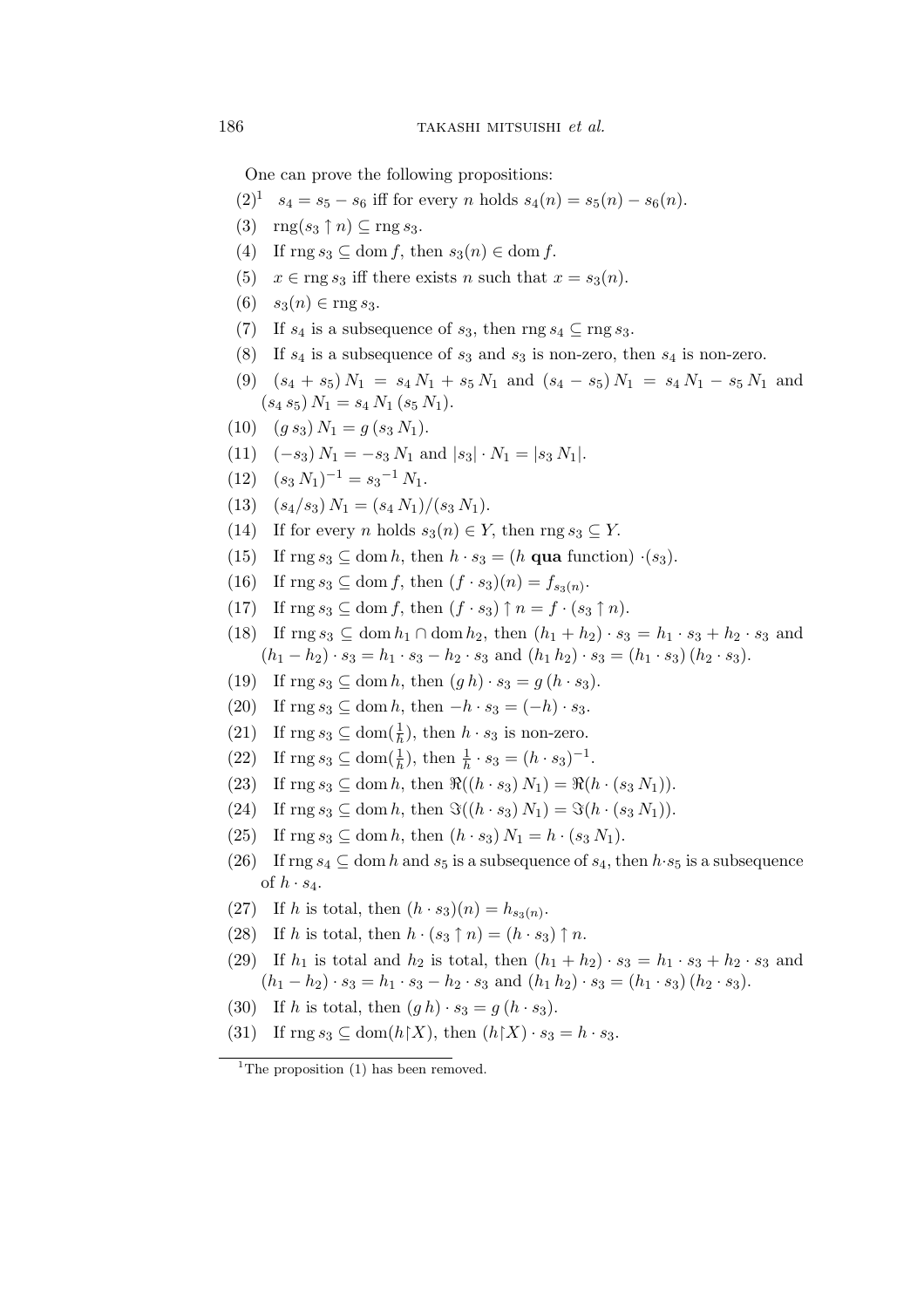- (32) If  $\text{rng } s_3 \subseteq \text{dom}(h \restriction X)$  and if  $\text{rng } s_3 \subseteq \text{dom}(h \restriction Y)$  or  $X \subseteq Y$ , then  $(h \restriction X)$ *·*  $s_3 = (h \upharpoonright Y) \cdot s_3.$
- (33) If  $\text{rng } s_3 \subseteq \text{dom}(h \upharpoonright X)$  and  $h^{-1}(\{0_\mathbb{C}\}) = \emptyset$ , then  $(\frac{1}{h} \upharpoonright X) \cdot s_3 = ((h \upharpoonright X) \cdot$ s3) *−*1 .

Let f be a function. We say that f is constant if and only if:

- (Def. 3) For all sets  $n_1, n_2$  such that  $n_1 \in \text{dom } f$  and  $n_2 \in \text{dom } f$  holds  $f(n_1) =$  $f(n_2)$ .
	- Let us consider  $s_3$ . Let us observe that  $s_3$  is constant if and only if:
- (Def. 4) There exists q such that for every n holds  $s_3(n) = q$ .

Next we state a number of propositions:

- (34)  $s_3$  is constant iff there exists g such that rng  $s_3 = \{g\}$ .
- (35)  $s_3$  is constant iff for every n holds  $s_3(n) = s_3(n+1)$ .
- (36)  $s_3$  is constant iff for all n, k holds  $s_3(n) = s_3(n + k)$ .
- (37)  $s_3$  is constant iff for all n, m holds  $s_3(n) = s_3(m)$ .
- (38)  $s_3 \uparrow k$  is a subsequence of  $s_3$ .
- (39) If  $s_4$  is a subsequence of  $s_3$  and  $s_3$  is convergent, then  $s_4$  is convergent.
- (40) If  $s_4$  is a subsequence of  $s_3$  and  $s_3$  is convergent, then  $\lim s_4 = \lim s_3$ .
- (41) If  $s_3$  is convergent and there exists k such that for every n such that  $k \leq n$  holds  $s_4(n) = s_3(n)$ , then  $s_4$  is convergent.
- (42) If  $s_3$  is convergent and there exists k such that for every n such that  $k \leq n$  holds  $s_4(n) = s_3(n)$ , then  $\lim s_3 = \lim s_4$ .
- (43) If  $s_3$  is convergent, then  $s_3 \uparrow k$  is convergent and  $\lim(s_3 \uparrow k) = \lim s_3$ .
- (44) If  $s_3$  is convergent and there exists k such that  $s_3 = s_4 \uparrow k$ , then  $s_4$  is convergent.
- (45) If  $s_3$  is convergent and there exists k such that  $s_3 = s_4 \uparrow k$ , then  $\lim s_4 =$  $\lim s_3$ .
- (46) If  $s_3$  is convergent and  $\lim s_3 \neq 0_\mathbb{C}$ , then there exists k such that  $s_3 \uparrow k$ is non-zero.
- (47) If  $s_3$  is convergent and  $\lim s_3 \neq 0_\mathbb{C}$ , then there exists  $s_4$  which is a subsequence of  $s_3$  and non-zero.
- (48) If  $s_3$  is constant, then  $s_3$  is convergent.
- (49) If  $s_3$  is constant and  $g \in \text{rng } s_3$  or  $s_3$  is constant and there exists n such that  $s_3(n) = g$ , then  $\lim s_3 = g$ .
- (50) If  $s_3$  is constant, then for every n holds  $\lim s_3 = s_3(n)$ .
- (51) If  $s_3$  is convergent and  $\lim s_3 \neq 0$ , then for every  $s_4$  such that  $s_4$  is a subsequence of  $s_3$  and non-zero holds  $\lim(s_4^{-1}) = (\lim s_3)^{-1}$ .
- (52) If  $s_3$  is constant and  $s_4$  is convergent, then  $\lim(s_3 + s_4) = s_3(0) + \lim s_4$ and  $\lim(s_3 - s_4) = s_3(0) - \lim s_4$  and  $\lim(s_4 - s_3) = \lim s_4 - s_3(0)$  and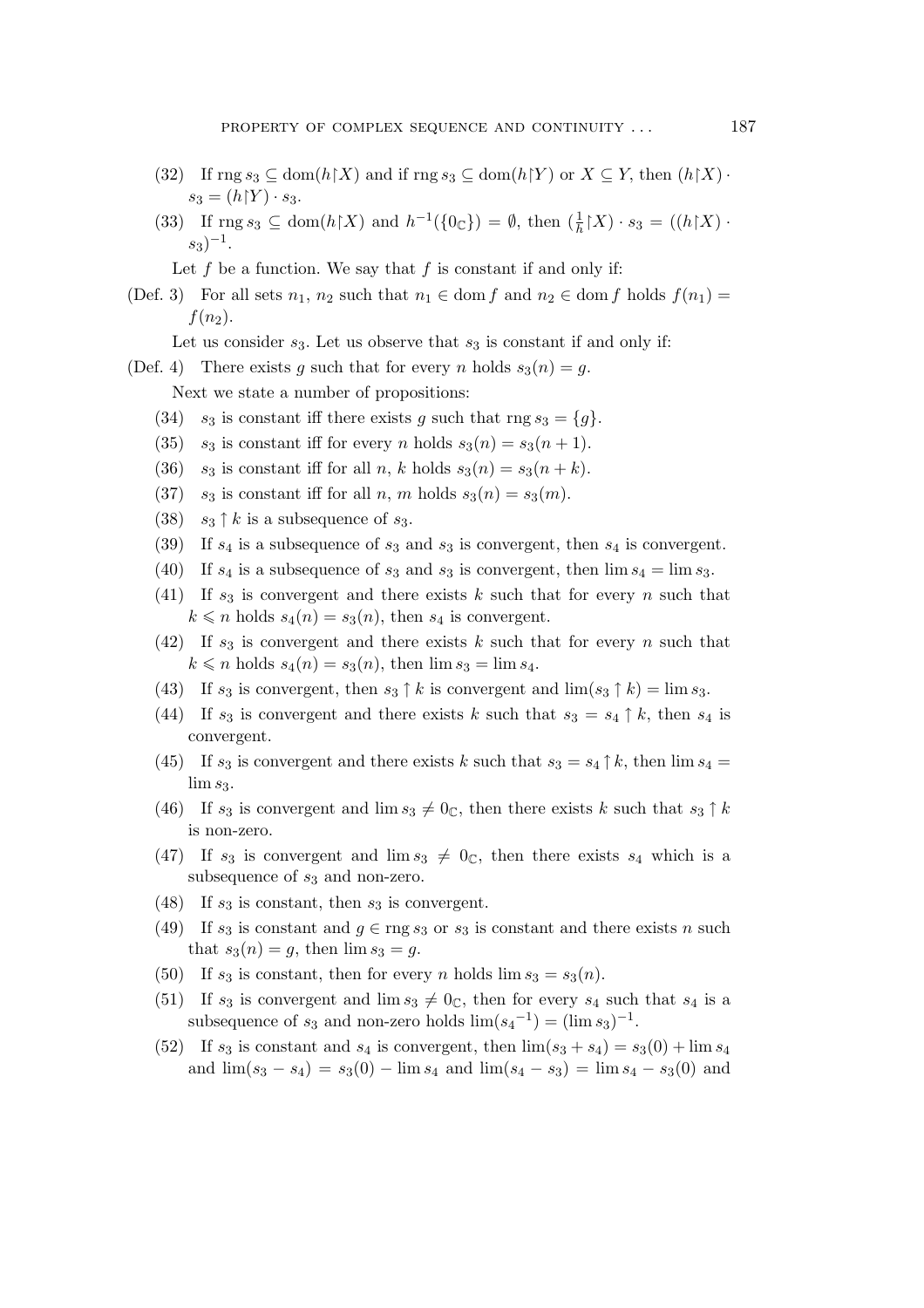$\lim(s_3 s_4) = s_3(0) \cdot \lim s_4.$ 

The scheme *CompSeqChoice* concerns and states that:

There exists  $s_1$  such that for every *n* holds  $\mathcal{P}[n,s_1(n)]$ 

provided the following condition is satisfied:

• For every *n* there exists g such that  $\mathcal{P}[n, g]$ .

## 2. CONTINUITY OF COMPLEX SEQUENCE

We now state several propositions:

- (53) f is continuous in  $x_0$  if and only if the following conditions are satisfied: (i)  $x_0 \in \text{dom } f$ , and
	- (ii) for every  $s_1$  such that rng  $s_1 \subseteq$  dom f and  $s_1$  is convergent and  $\lim s_1 =$  $x_0$  and for every n holds  $s_1(n) \neq x_0$  holds  $f \cdot s_1$  is convergent and  $f_{x_0} =$  $\lim(f \cdot s_1)$ .
- (54) f is continuous in  $x_0$  if and only if the following conditions are satisfied: (i)  $x_0 \in \text{dom } f$ , and
	- (ii) for every r such that  $0 < r$  there exists s such that  $0 < s$  and for every  $x_1$  such that  $x_1 \in \text{dom } f$  and  $|x_1 - x_0| < s$  holds  $|f_{x_1} - f_{x_0}| < r$ .
- (55) Suppose  $f_1$  is continuous in  $x_0$  and  $f_2$  is continuous in  $x_0$ . Then  $f_1 + f_2$ is continuous in  $x_0$  and  $f_1 - f_2$  is continuous in  $x_0$  and  $f_1 f_2$  is continuous in  $x_0$ .
- (56) If f is continuous in  $x_0$ , then g f is continuous in  $x_0$ .
- (57) If f is continuous in  $x_0$ , then  $-f$  is continuous in  $x_0$ .
- (58) If f is continuous in  $x_0$  and  $f_{x_0} \neq 0_\mathbb{C}$ , then  $\frac{1}{f}$  is continuous in  $x_0$ .
- (59) If  $f_1$  is continuous in  $x_0$  and  $(f_1)_{x_0} \neq 0_{\mathbb{C}}$  and  $f_2$  is continuous in  $x_0$ , then  $f<sub>2</sub>$  $\frac{J_2}{f_1}$  is continuous in  $x_0$ .

Let us consider f, X. We say that f is continuous on X if and only if:

(Def. 5)  $X \subseteq \text{dom } f$  and for every  $x_0$  such that  $x_0 \in X$  holds  $f \upharpoonright X$  is continuous in  $x_0$ .

One can prove the following propositions:

- (60) Let given X, f. Then f is continuous on X if and only if the following conditions are satisfied:
	- (i)  $X \subseteq$  dom f, and
	- (ii) for every  $s_1$  such that rng  $s_1 \subseteq X$  and  $s_1$  is convergent and  $\lim s_1 \in X$ holds  $f \cdot s_1$  is convergent and  $f_{\lim s_1} = \lim (f \cdot s_1)$ .
- $(61)$  f is continuous on X if and only if the following conditions are satisfied: (i)  $X \subseteq \text{dom } f$ , and
	- (ii) for all  $x_0$ , r such that  $x_0 \in X$  and  $0 < r$  there exists s such that  $0 < s$ and for every  $x_1$  such that  $x_1 \in X$  and  $|x_1 - x_0| < s$  holds  $|f_{x_1} - f_{x_0}| < r$ .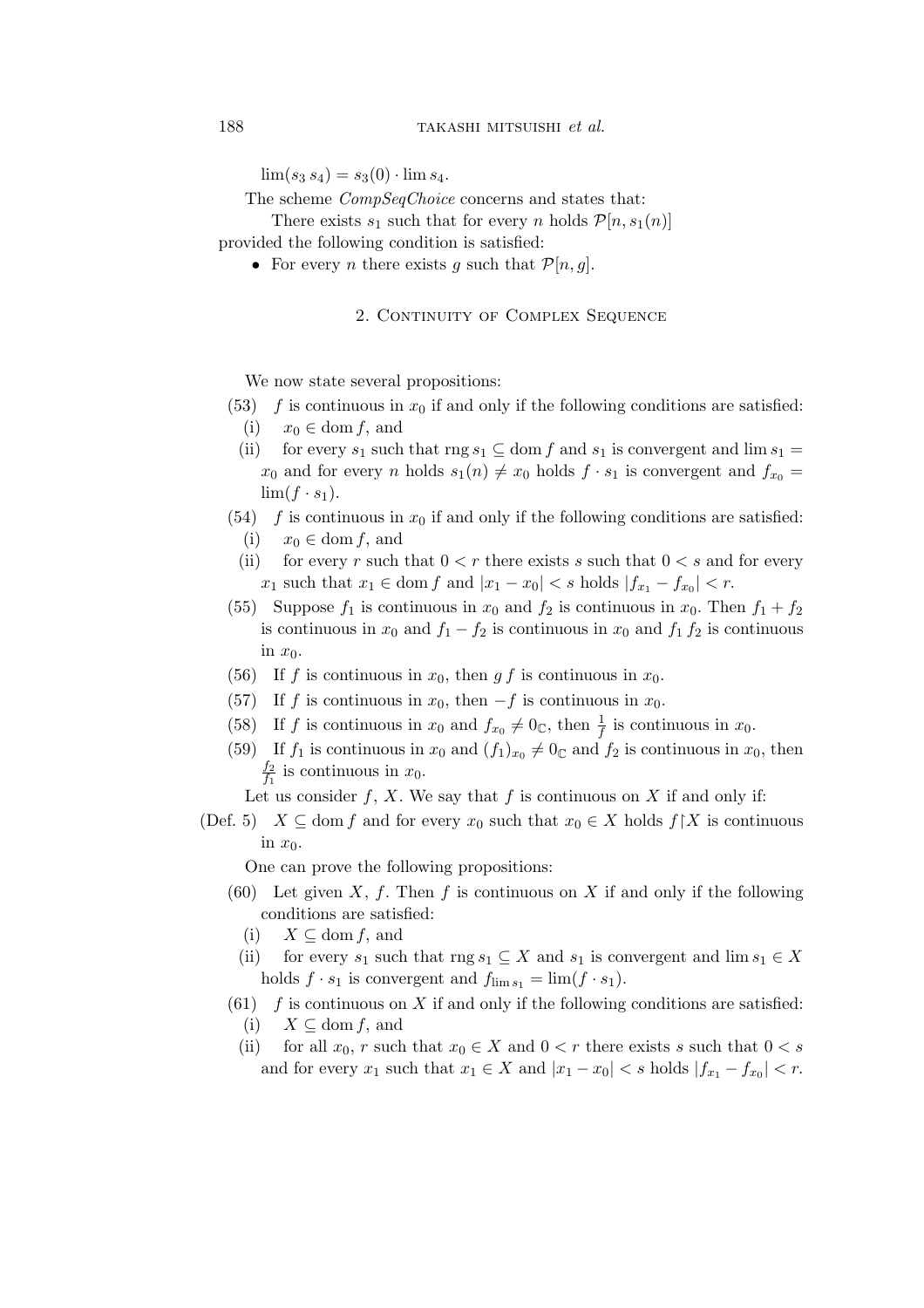- (62) f is continuous on X iff  $f \upharpoonright X$  is continuous on X.
- (63) If f is continuous on X and  $X_1 \subseteq X$ , then f is continuous on  $X_1$ .
- (64) If  $x_0 \in \text{dom } f$ , then f is continuous on  $\{x_0\}$ .
- (65) Let given X,  $f_1$ ,  $f_2$ . Suppose  $f_1$  is continuous on X and  $f_2$  is continuous on X. Then  $f_1 + f_2$  is continuous on X and  $f_1 - f_2$  is continuous on X and  $f_1 f_2$  is continuous on X.
- (66) Let given X,  $X_1$ ,  $f_1$ ,  $f_2$ . Suppose  $f_1$  is continuous on X and  $f_2$  is continuous on  $X_1$ . Then  $f_1 + f_2$  is continuous on  $X \cap X_1$  and  $f_1 - f_2$  is continuous on  $X \cap X_1$  and  $f_1 f_2$  is continuous on  $X \cap X_1$ .
- (67) For all g, X, f such that f is continuous on X holds g f is continuous on  $X$ .
- (68) If f is continuous on X, then *−*f is continuous on X.
- (69) If f is continuous on X and  $f^{-1}(\{0_\mathbb{C}\}) = \emptyset$ , then  $\frac{1}{f}$  is continuous on X.
- (70) If f is continuous on X and  $(f \upharpoonright X)^{-1}(\lbrace 0 \in \rbrace) = \emptyset$ , then  $\frac{1}{f}$  is continuous on  $X$ .
- (71) If  $f_1$  is continuous on X and  $f_1^{-1}(\{0_\mathbb{C}\}) = \emptyset$  and  $f_2$  is continuous on X, then  $\frac{f_2}{f_1}$  is continuous on X.
- (72) If f is total and for all  $x_1, x_2$  holds  $f_{x_1+x_2} = f_{x_1} + f_{x_2}$  and there exists  $x_0$  such that f is continuous in  $x_0$ , then f is continuous on  $\mathbb{C}$ .
	- Let us consider  $X$ . We say that  $X$  is compact if and only if:
- (Def. 6) For every  $s_1$  such that rng  $s_1 \subseteq X$  there exists  $s_2$  such that  $s_2$  is a subsequence of  $s_1$  and convergent and  $\lim s_2 \in X$ .

One can prove the following propositions:

- (73) For every f such that dom f is compact and f is continuous on dom f holds rng  $f$  is compact.
- (74) If  $Y \subseteq \text{dom } f$  and Y is compact and f is continuous on Y, then  $f \circ Y$  is compact.

#### **REFERENCES**

- [1] Agnieszka Banachowicz and Anna Winnicka. Complex sequences. *Formalized Mathematics*, 4(**1**):121–124, 1993.
- [2] Grzegorz Bancerek. The fundamental properties of natural numbers. *Formalized Mathematics*, 1(**1**):41–46, 1990.
- [3] Czesław Byliński. The complex numbers. *Formalized Mathematics*, 1(**3**):507–513, 1990.
- [4] Czesław Byliński. Functions and their basic properties. *Formalized Mathematics*, 1(**1**):55– 65, 1990.
- [5] Czesław Byliński. Functions from a set to a set. *Formalized Mathematics*, 1(**1**):153–164, 1990.
- [6] Czesław Byliński. Partial functions. *Formalized Mathematics*, 1(**2**):357–367, 1990.
- [7] Jarosław Kotowicz. Monotone real sequences. Subsequences. *Formalized Mathematics*, 1(**3**):471–475, 1990.
- [8] Takashi Mitsuishi, Katsumi Wasaki, and Yasunari Shidama. Property of complex functions. *Formalized Mathematics*, 9(**1**):179–184, 2001.